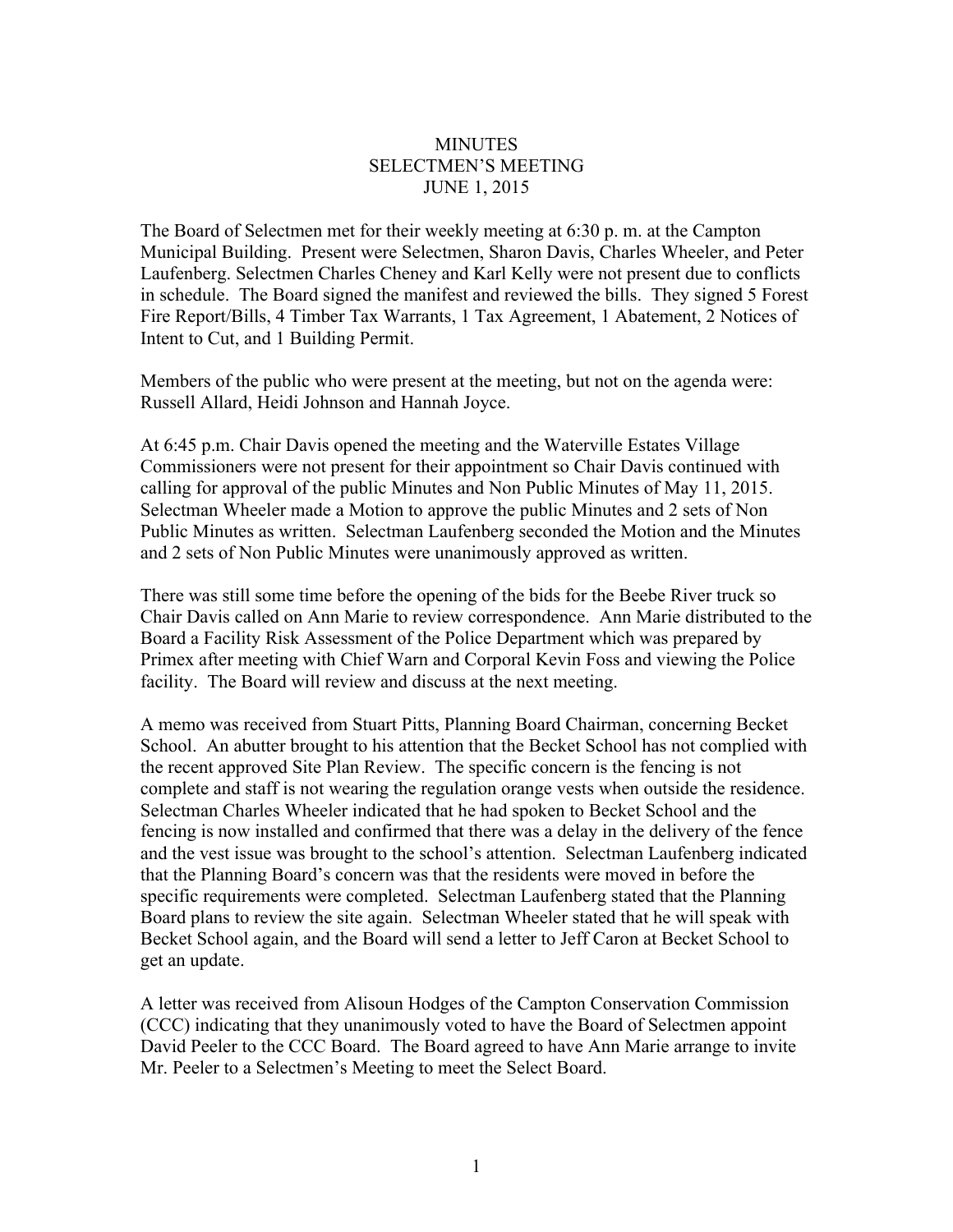Ann Marie explained Beebe River is seeking a grant for water meters and septic and there is an issue regarding the DES claiming that Beebe River is an illegal sub division; therefore, causing problems for getting grant approval. With that being said, the DES suggested that each homeowner pay a \$300.00 share for the sub-division fee to the State. Ann Marie explained that the Town now owns a property in Beebe River and the Beebe River Homeowners' Association is requesting that the Town also pay the \$300.00 fee for the property owned by the Town. The Board agreed and Ann Marie stated the fee could be recovered by the Town if the previous owner repurchased it or if it was sold at auction.

Hannah Joyce, Town Clerk/Tax Collector sent a memo requesting the Board abate two properties for 2008 taxes owed and in doing so, will clear the books for that year. The amounts are \$206.06 and \$271.86. The Board agreed.

Ann Marie indicated that Hannah Joyce also sent a memo regarding the quote she received from Pemi Glass in the amount of \$260.00 to install a night drop at her office. The Board previously approved the installation and agreed to now go forward with the installation by Pemi Glass. The Board further agreed that no purchase order was necessary.

Ann Marie distributed to the Board a list of possible properties to be auctioned. She stated that if the property was owned by the Town for over three years, the previous owner does not have to be notified. However, Ann Marie suggested notifying two certain previous owners even though the time frame is over three years. She also mentioned that the auctioneer suggested that the property at 440 Bog Road have a disclosure to the public as to previous use by homeowners.

At 7:00 p.m. Chair Davis stated that it was time to open the bids for the Beebe River truck. The bids were as follows: Timothy Daniels \$750.00, Steven Taves \$850.00 and Russell Allard \$1,300.00. Russell Allard was the highest bid and he stated he would be in the Selectmen's Office on June 2, 2015 to pay for the truck.

Chair Davis then called on Ann Marie to continue with correspondence. Ann Marie indicated that the DRA revised the appropriations which changed the figure of MS-2 by \$2.00.

Ann Marie distributed the cash balance spreadsheet for  $1/31/15 - 4/30/15$  that the bookkeeper prepared for the Board. Ann Marie also distributed to the Board the updated Budget of each department through 5/31/15. Ann Marie stated that each department is in good shape. The budget amount for sand in the Highway Department is depleted; however, the Road Agent is not concerned that it will affect the bottom line.

An email was received from Tara Bamford of North Country Council, Inc. requesting that the Town have a representative involved in the Campton Village Water Precinct Infrastructure Protection Project. The Board suggested that Selectman Cheney be asked if he would like to be on the Committee and Ann Marie will approach Selectman Cheney.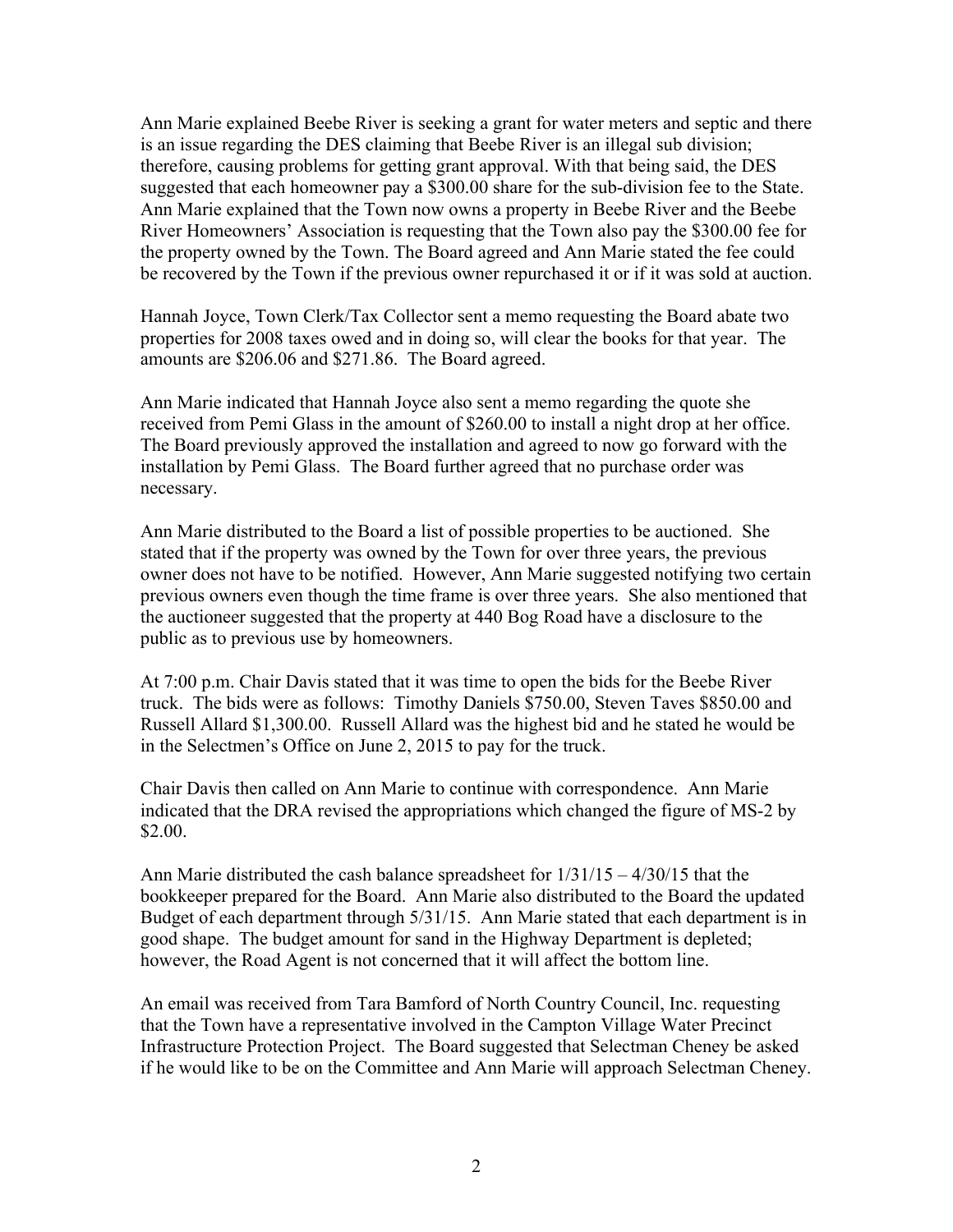Ann Marie indicated that Jane Messenger sent an email of the U.S. Board on Geographic Names requesting that Bog Pond be renamed to Rowbartwood Pond. Ms. Messenger stated that it was their understanding that the pond and wildlife management area was originally named for three individuals who apparently at one time owned the land surrounding the pond (Mr. Rowe, Mr. Bartlett and Mr. Woodman), hence the name Rowbartwood Pond. After discussion, the Board was not in favor of the proposal to change the name and preferred the name remain "Bog Pond".

Ann Marie indicated that the NH Preservation Alliance held their 2015 Achievement Awards and the Town of Campton received an award for the rehabilitation of the Blair Bridge and the plaque is displayed in the Municipal Building, in the front entrance way.

There being no further correspondence, Chair Davis called on Lt. Joshua Fitz of the Campton Fire Department. Lt. Fitz informed the Board of the Public Safety Academy event to be held on 7/1/15, 7/8/15, 7/15/15, 7/22/15 and 7/29/15. The event is sponsored by the Campton-Thornton Fire Department and includes the participation of the Campton and Thornton Police Departments. The public will learn some of the skills of your local public safety works with fun hands on activities for the whole family. Lt. Fitz was very enthusiastic regarding the event and felt it will be a great way for the community to meet and greet their public safety workers. Lt. Fitz stated that the Town of Waterville Valley has been holding a Public Safety Academy event for years and it has become very successful. Sign up deadline is June 19, 2015. Contact Lt. Fitz by phone at 726-3300 or email at jfitz@ctfr.org. You may also contact Corporal Dan Gilman by phone at 726-4222 or email at gilman@thorntonnhpd.org or Corporal Kevin Foss at 726-8874 or email at k.foss@camptonnhpd.org. The Board thanked Lt. Fitz for coming and expressed that the event is a great idea.

Chair Davis stated that she will continue the meeting with Other Business – Selectmen's Input as George Wright was not present for his 7:30 p.m. appointment with the Board. Chair Davis then called on Selectman Laufenberg who indicated that he drafted a "mission" for the Economic Development Committee which he read as follows:

The Economic Development Committee has been created by the Campton Select Board for the purpose of assisting the Town of Campton with the development of business promotion, attraction, retention strategies and programs in the support of the local economy. The committee will update the Select Board regularly on their progress.

Chair Davis suggested that the wording should also reflect that the Committee report back to the Board for recommendations.

Selectman Laufenberg also mentioned that Hannah Joyce, Town Clerk/Tax Collector brought to his attention that any documentation regarding Town employees and their insurance plans should remain confidential and placed in sealed envelopes for only the employees to review.